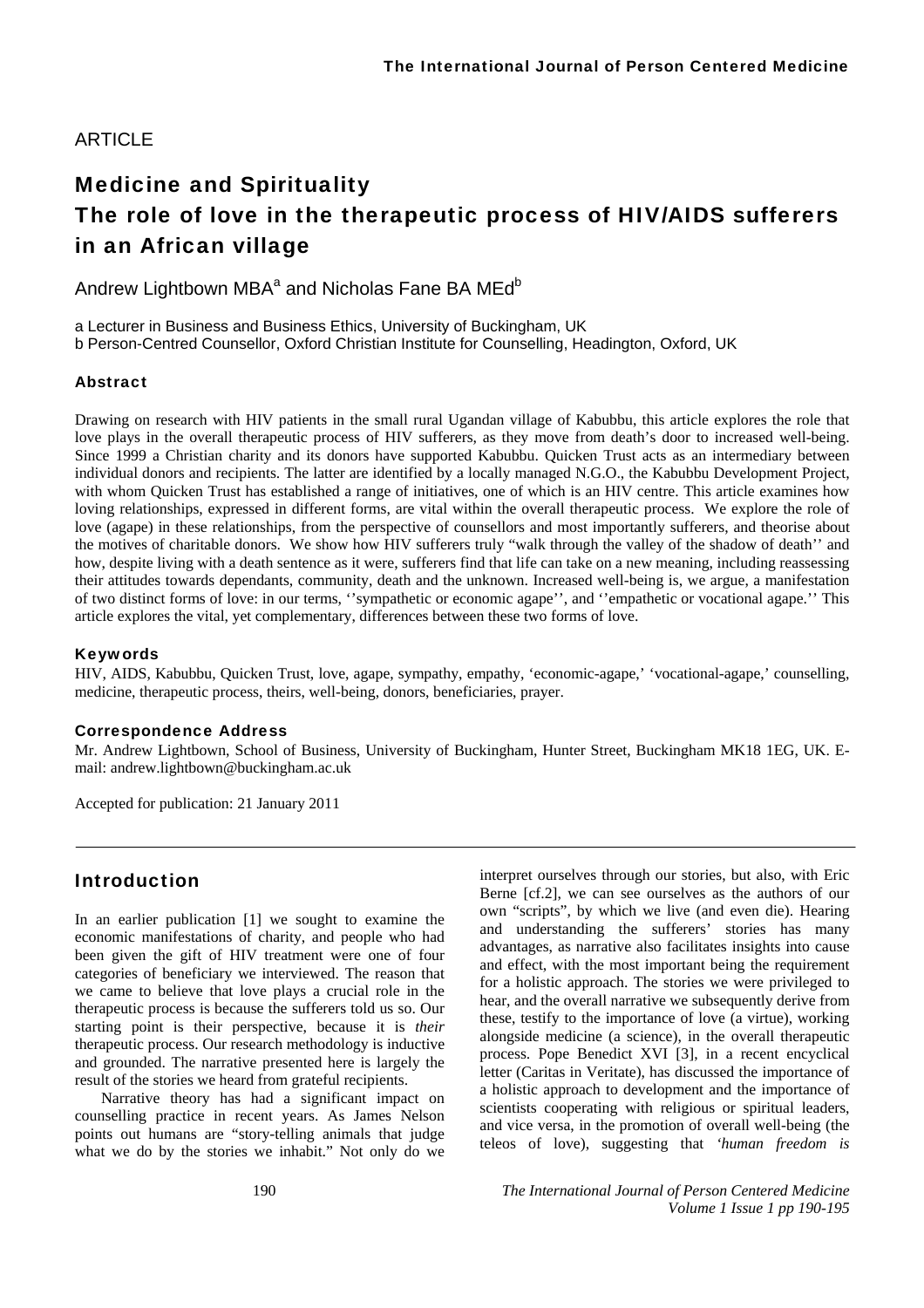*authentic only when it responds to the fascination of technology with decisions that are the fruit of moral responsibility.'* that *'entranced by an exclusive reliance on technology, reason without faith is doomed to flounder in an illusion of its own omnipotence. Faith without reason risks being cut off from everyday life.'*[3]The stories told by HIV sufferers of Kabubbu reveal the truth inherent in Benedict's claims.

Fieldwork reveals that love does not replace medicine or science, but that it certainly animates it. The HIV sufferers of Kabubbu time and again testified to the fact that the provision of medicine, paid for by sympathetic donors, was not sufficient of itself to improve their overall well-being, either in the sense of catering for their immediate medical needs, or by laying the foundations for growth in their spiritual, familial and communal relationships. Holistic well-being, it appears, is promoted by love enacted first through sympathy, and then empathy, thereby enhancing (or quickening) the contribution of modern medicine. We advocate a whole, person-centred approach to medicine solely because the HIV sufferers told us in their own terms that this is what they required from *their* therapeutic process. Sufferers need and require medicine and science, but they also require so much more. They are, after all, also social and spiritual entities, and their disease has impaired all facets of their life. To achieve overall well-being the therapeutic process must also pay attention to their spiritual and social relationships.

Reflective practitioners working alongside others with traumatic diseases also stress the importance of love. Vanier in his work with those with intellectual disabilities and Kitwood with his study of dementia patients are obvious examples. Writing from a psychiatrist's perspective, Rachel Freeth has identified a western tendency to medicalise the counselling process, and certainly it can sometimes become a "treatment" which is meted out to a "patient" by an authoritative (and sometimes authoritarian) expert, who is in a position of power. Holistic approaches, which accept that agapeistic love has a vital role to play in the therapeutic processes, promote solidarity, reverence and respect. Science and medicine in this sense serve rather than dominate the overall process.

# What is agape?

Agape is a Greek word, by which the New Testament concept of charity is signified. Charity is an act of giving. C.S. Lewis [4] referred to it as gift-love, directed towards those that need-love. Agape is a specifically Christian theological concept that implies a radical form of giving of self, both materially and spiritually, for the benefit of another human being. Agape implies a lack of regard for self- interest, self-promotion or reciprocity. Anonymity is a characteristic of agapeistic love. Agape involves the giving away, or forgoing, of something of value, the willing acceptance of an opportunity cost. Agape, or charity, as

distinct from philanthropy, can be regarded as a bottom-up person-to-person form of love. Agape is an attitude and an orientation as well as act. Donors, those offering economic or sympathetic agape, forgo or accept an economic opportunity cost and this is also the case with the counsellors providing empathetic, or vocational agape, for they frequently give freely of their time or choose to accept lower paid positions working with the sufferers in rural Kabubbu, in order to fulfil their vocation or calling. Our research is carried out on behalf of Quicken Trust and our understanding is framed within the Christian context. We stress that we are not seeking to compare Christianity with other faith perspectives and would welcome insights from the other faiths.

# Sympathy and Empathy contrasted

We have previously, in (Re) Discovering Charity [1], used Thomas Oord's definition of the agape form of love as *'to act intentionally, in sympathetic response to the others (including God) to promote well-being.'* Oord includes the divine in his definition because many theologies hold that it is in human and incarnational relationships that the divine is revealed. Agape is essentially a form of gift-love, or Christian charity, directed towards the other, or those who need love, irrespective of any emotional or genetic attachment, liking, shared interests and where demands for mutuality and reciprocity are marked by their absence. Purity of motive is therefore an essential component of agapeistic love. If the therapeutic process is to be effective in securing increased well-being all actors' involved need to adopt agapeistic attitudes.

Our research has revealed that HIV sufferers in Kabubbu require different actors to exercise love, essentially agapeistic in nature, at differing stages in the overall therapeutic process. The implication of this is that the definition we have previously provided may not be sufficiently tight, for we now know that HIV sufferers need some lovers to exercise their love through the medium of sympathy and others through empathy. We do not seek to rank sympathy and empathy, for both, as described by Wispe [5] are necessary. However it is important to note that the sympathetic response precedes the empathetic response. Sympathy, despite modern connotations with 'tea and sympathy' is a loving economic response to states of ill being. Indeed Adam Smith frequently referred to the exercise of what we might consider to be 'economic sympathy.'

We are driven to act sympathetically when we acknowledge the pain of the other, and where this makes us feel sufficiently uncomfortable to take action that is designed to improve the individual's state of well-being. Sympathy is the response that prompts giving. Sympathy is therefore akin to provisioning; sympathy is the emotion that prompts material investment in the well-being of the beloved other. In the case of the HIV sufferers in Kabubbu the sympathetic response provides for the medicine,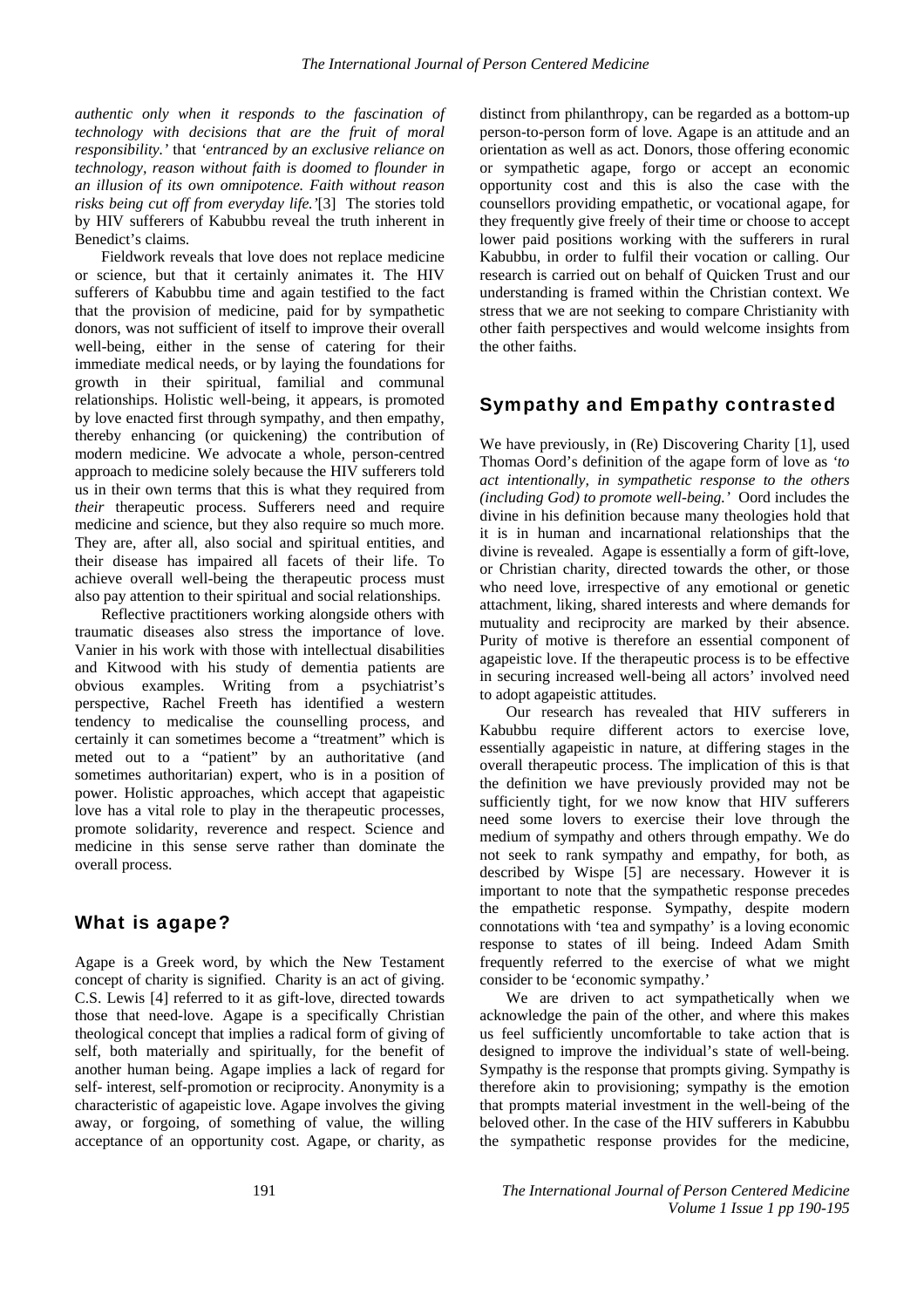hospital, and staff that can address the immediate and necessary medical needs. Individual charity is absolutely essential in the absence of a state funded clinic. Sympathy is, therefore, necessary. But it is not sufficient: if the therapeutic process is to be effective a different set of lovers are subsequently required to empathise with the sufferer.

So there is a need to move from sympathy to empathy. Drawing on the work of Carl Rogers, empathy is commonly used in counselling to describe the counsellor's ability "to sense the feeling and personal meaning of the client's experience." We believe that empathy is also an appropriate word to use when providing spiritual support. The person centred counselling approach stresses the importance of empathy alongside congruence, where the counsellor seeks to experience, and attend to, the feelings and emotions as experienced by the client in a climate of total openness and honesty. This helps to distinguish empathy from sympathy, for where the empathetic response is one where the giver tries to feel *as* the sufferer, the sympathetic response occurs when the giver feels *for* the sufferer. HIV sufferers in Kabubbu told us, repeatedly, how important counselling was in the overall therapeutic process. By themselves the sufferers would simply have stopped taking the medical treatment that the sympathetic response had elicited, such was the pain they experienced during its early stages.

If there are guiding ethics that underpin both the sympathetic and empathetic agapeist they are reverence and solidarity. By reverence we mean total respect for all humans as uniquely created, and uniquely valuable, irrespective of mere circumstance. By solidarity we mean being fully alongside another person in their distress. We therefore offer this slightly revised definition of agapeistic love:

#### *'To act intentionally to promote well-being, in solidarity with, and reverential response to, others.'*

Reverence and solidarity are theological terms, or ethics, which both imply due respect and regard for each individual as a uniquely created being and therefore possessing inherent value. Stephen Post suggests that such love is sacramental in nature.

# Theological Perspective

Love, care for the vulnerable and the treatment of the whole person are all central to Christian theology. Indeed, the whole-person approach to the therapeutic process is a theme that runs through both the gospel message, and an historical analysis of Christian mission, although historical analysis also shows that Christians have frequently failed to live up to the Gospel message. This leads us to say that the aspect of love known to Christians as agape affects the therapeutic process in a number of ways, and in particular is at the transformational heart of counselling.

That Jesus responded to the needs of the whole person is beyond doubt. A careful reading of the healings recorded in John Chapter 5 (The Healing at the Pool) and John Chapter 9 (The Healing of a Man Born Blind) show that Jesus was, in modern terms a person-centred healer. Jesus' healing ministry took place in public: it had to, as the blind and lame congregated by the temple and in other public spaces, in the hope of receiving alms and, perhaps, a miracle healing. Jesus was very much under the spotlight from two groups of people, the public at large who regarded the healings as a form of entertainment and the scribes and Pharisees, the 'regulators' of the day, who would presumably have preferred to see Jesus' healings being subject to an administrative and legal process, rather than being acts of love designed to meet both the material and spiritual needs of the patient.

These two accounts show that Jesus' primary concern was the person that he had healed, and John informs us that on both occasions, after he had been questioned by the 'regulators', Jesus quietly went back to visit the person whose medical needs he had previously attended to and, through love, began the process of addressing their spiritual and social needs. This was necessary because the physically and mentally ill were excluded from society on the basis that either they, or their parents, were inherently sinful. Jesus absolutely recognised that low self-esteem and social exclusion were inextricably bound up with physical and mental illness, hence the requirement to heal the whole man. Jesus knew that unless love, in its various forms, resided at the heart of the therapeutic process, the result would be that the powerful and educated would remain ill-informed and would continue to judge by mere appearances, good judgements would become impossible, and the patient's well-being would scarcely improve.

# Counselling perspective

According to McLeod the term 'counselling' is applied – sometimes loosely - to a spectrum of helping activities, ranging from the giving of information, through the provision of advice, to a core process of therapeutic change. Professional counsellors trained in the main western traditions might dispute whether the giving of information and advice are counselling activities, but it is undeniable that in common usage these can have a part to play in certain contexts. Particularly, perhaps, this is true in medical contexts, such as HIV/AIDS counselling, where the provision of information is inseparably linked to enabling the client to process this information in the midst of emotional turbulence.

The Joint United Nations Programme on HIV/AIDS [6] offers the following pragmatic, if somewhat utilitarian, view of the counselling process in relation to HIV/AIDS:

*"HIV counselling is a confidential dialogue between a client and a counsellor aimed at enabling the client to cope with stress and take personal decisions… [It] includes*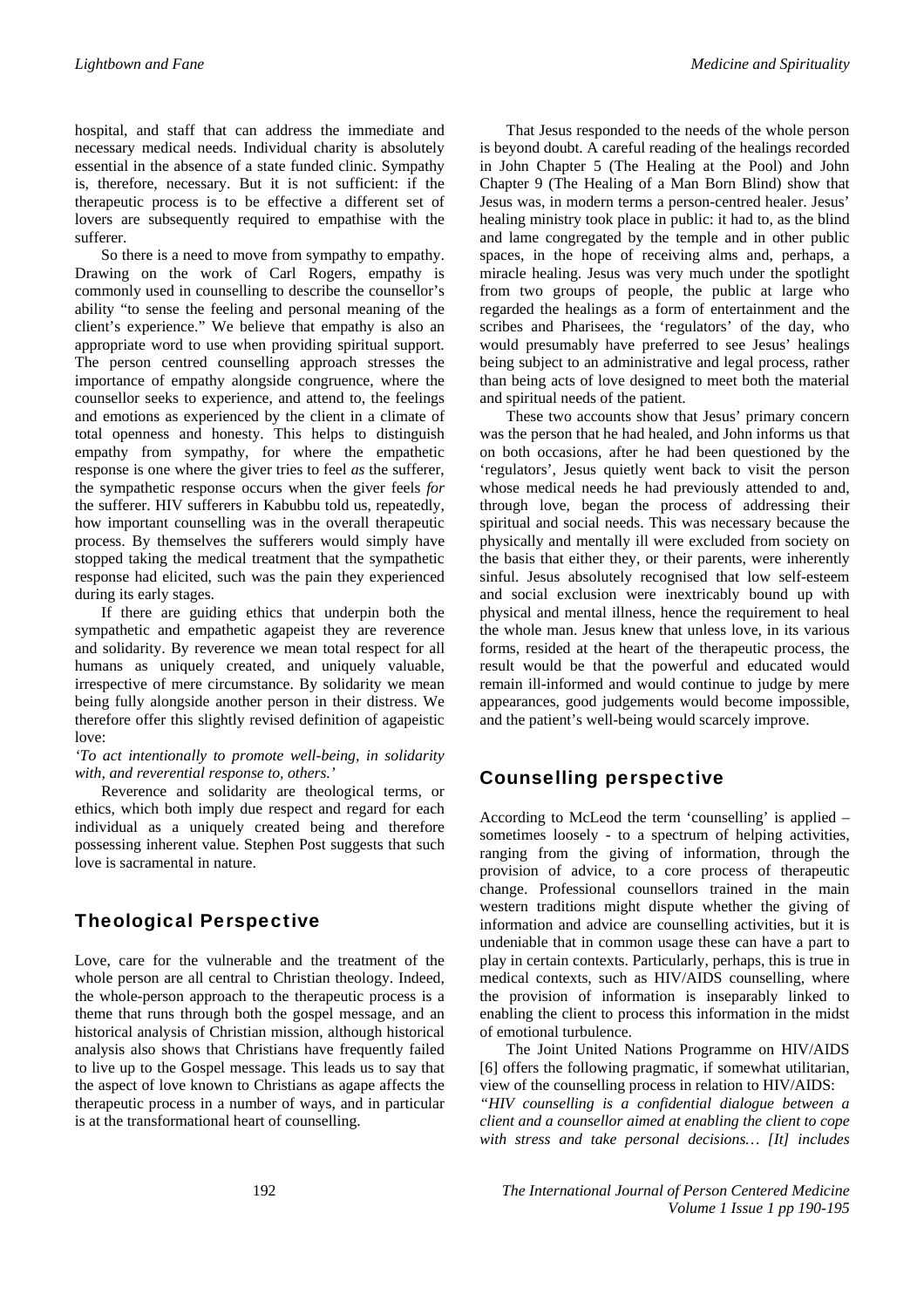*evaluating the personal risk of HIV transmission, and discussing how to prevent infection. It concentrates … on emotional and social issues related to possible or actual infection with HIV and AIDS".* 

*"With the consent of the client, counselling can be extended to spouses, sex partners and relatives" (based on the concept of shared confidentiality).* 

*"A counsellor is a person trained in the skills of the job: listening to the client, asking supportive questions, discussing options, encouraging the client to make his or her own informed decisions, giving practical information and suggesting follow-up."* 

Humanistic, and especially person-centred, counsellors see counselling as a meeting of equals and this approach would certainly find favour in Christian theology. Tutu's ubuntu based approach and Benedictine spirituality being two obvious examples. For the person-centred counsellor, what Carl Rogers called unconditional positive regard is at the heart of the process: arguably, indeed, it **is** the process. Such an approach may be transformational at the deepest level. For the person-centred counsellor who is a Christian, this unconditional positive regard becomes wholly synonymous with the unconditional love known as *agape, o*r in our terms empathetic or vocational agape.

It is becoming clear to those from other psychotherapeutic traditions that Rogers had a valuable point. In his seminal study which seeks an integration of Freud, Rogers, Gill and Kohut, Michael Kahn<sup>8</sup> details the characteristics of the 'New Relationship' in counselling: genuineness, non-defensiveness, spontaneity, respect, understanding and empathy. We argue that all of these and more are present in agape.

Michael McMillan [7] draws attention to Brian Thorne's identification of how, in certain counselling situations and circumstances, there emerges an unforced "preparedness and an ability to move between the worlds of the physical, the emotional and the mystical." He [ibid] goes on to quote Thorne's description of the experience:

*"At such a moment I have no hesitation in saying that my client and I are caught up in a stream of love. Within this stream there comes an effortless or intuitive understanding… It sometimes seems that I receive my client whole and therefore possess a knowledge of him or her which does not depend on biographical data."* 

Further, Peter Gubi [8] associates Thorne and others with the view that:

*"the therapeutic process, in itself, can be regarded as a spiritual journey, with spirituality being claimed to be the very essence of, and an inseparable part of, the counselling process."* 

These views, although stressing the importance of the emotional and the spiritual, do not in any sense relegate or diminish the importance of the physical, for it is recognised that the sufferer lives in the physical and material world, hopefully in a state of overall well-being.

The experience of clients in Kabubbu has often been of a very different kind of love from agape: the erotic love that has led their partners first of all to possess and then to betray and desert them. This betrayal can hurt deeply, even

as much in some ways as the pain and fear of the illness, a betrayal particularly savage because of the joy and trust of sexual union. To be able to move on, a client may need, as Betty told us, to be able to forgive.

### Vocational agape, in Kabubbu

Our research in Kabubbu suggests that the pattern of counselling there very much reflects the UNAIDS principles, as well as providing concrete examples of the presence of agape suffusing day to day practice. These examples lead us to share Brian Thorne's perception that authentic therapeutic relationships have the power to help people to become more Christ-like.

The nurse in charge of the Kabubbu HIV centre is young, single and deeply committed to those in her care. As a highly qualified and caring professional she would be able to command a high salary, providing her with the income to fund a comfortable lifestyle in Kampala. Instead she works in Kabubbu, for a vastly reduced salary (in excess of 50% less than what she could have earned), a real economic opportunity cost foregone. She regards her job as a real vocation, commenting that, *"I am called on to do God's work in Kabubbu. HIV is a disease to be beaten and in the dignity and recovery, of every life that I encounter."* 

There are four HIV counsellors working in the community, offering professional agape to those in need. The counsellors are part time and unpaid; they therefore truly provide gift-love, to those who need-love. Two of the counsellors are HIV positive; one of them had full blown AIDS when he started on the medical regime and for the last ten years has, every day, handed on the baton of love to those in his community who most need it.

On average 50 people come forward for testing each month of which over 70% are women. About one in five of those tested are found to be positive. Stigma and fear stop many more people from coming forward for testing. Confronting stigma and fear is central to the counselling process and in encouraging others to accept the need for testing. Those tested are offered counselling irrespective of the results. Many of those who test negative are asked to come back for a second or even third test because a window exists during which the disease cannot be diagnosed.

The counsellors follow a family focused approach and urge each person tested to ask their partners to come forward for testing. In many cases counsellors engage in not only HIV counselling but family therapy as well, as the UNAIDS principles envisage. Those receiving counselling normally attend four or five individual, one to one, sessions. Thirty sufferers regularly attend monthly group meetings. Aware that many of the sufferers remain economically and socially isolated the counsellors have arranged various economic initiatives, which operate on a group basis: some of the women meet to make rush mats, for instance, whilst some of the male sufferers work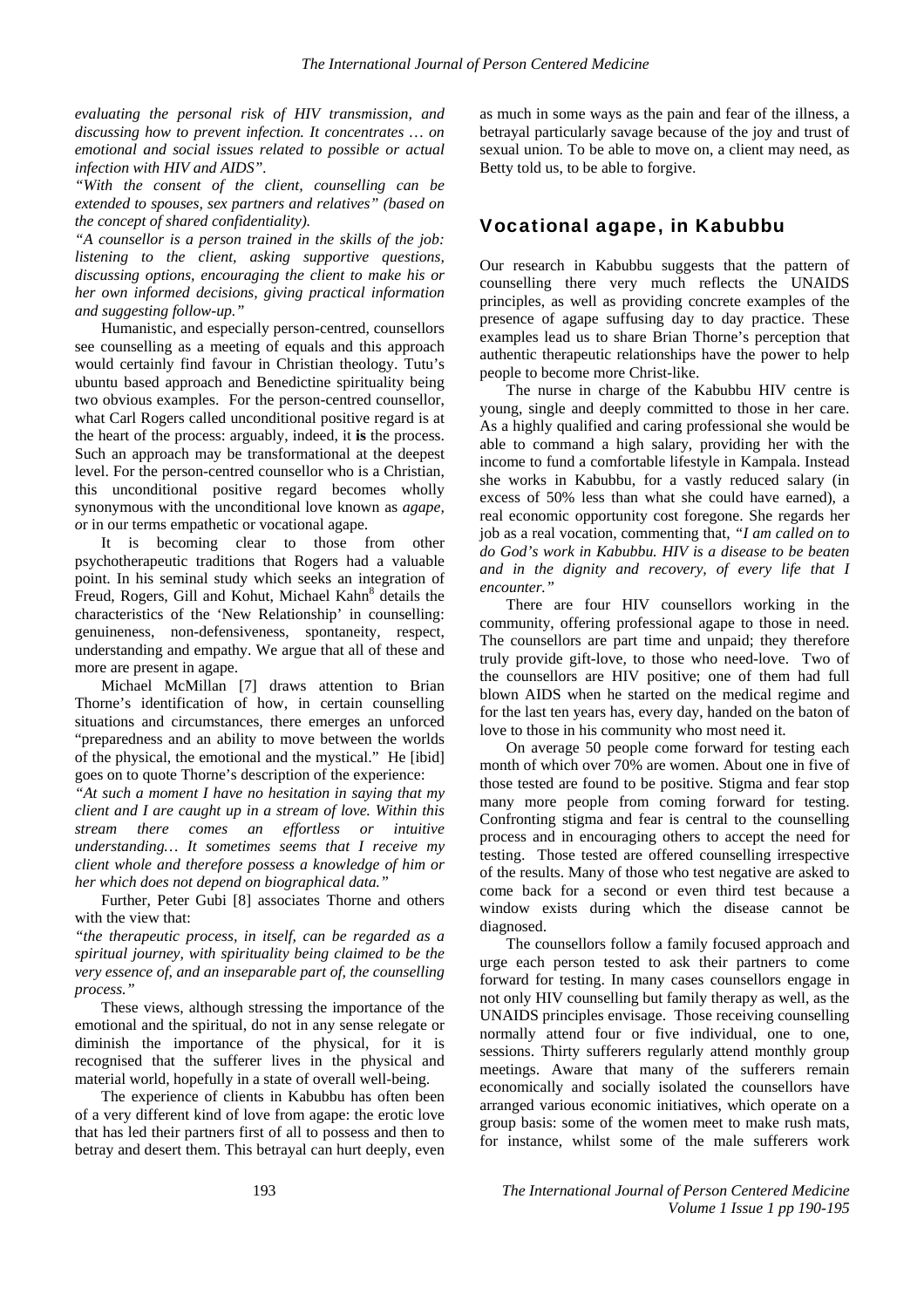together cultivating cabbages. Many of the sufferers have been rejected as outcasts and have no land to call their own, so in a spirit, which epitomises vocational agape, a plot of land was purchased by a loving member of the community for the sole use of the HIV sufferers.

The counsellors believe that there are seven issues that counselling is required to encompass:

- Addressing reality. 'In HIV counselling there is no deceiving: we deal with facts.'
- Disclosure naming the disease and telling others. 'When you accept the reality you start to kill the stigma.
- Adherence sticking to the drugs regime.
- Working with the disease ensuring sufficient time for rest and recuperation.
- Health especially diet and nutrition.
- Socio-economic social and economic relationships.
- Education engaging with others to reduce the reach and length of the sexual chain.
- None of these things can happen if the sufferers do not have complete trust in the counsellor, for so often in the past their trust in others has been abused. For this trust to be established the client has to experience the counsellor's empathy, be sure of his honesty and integrity and feel her unconditional positive regard or agape.

# The manifestations of love

In "(Re)discovering Charity" [1], we gave the example of Margaret who told us that good counselling was *"like having God by my side"*, and that through the gift of treatment she has *"seen the Grace of God*."

Following fieldwork undertaken in June 2009 further interviews were held with HIV sufferers in April 2010, the stories below are provided in order to highlight some of the characteristic manifestations arising from the totality (sympathetic or economic, and empathetic or vocational agape.)

Alice is a 37-year-old mother of two young children, and also looks after her 35-year-old brother. She has twice experienced the loss of abandonment, first by her mother when she was two, and more recently by her husband (who left after infecting her with HIV).

Although practical issues such as lack of finance and transport have led to her missing many sessions, Alice says she has found the business of counselling crucial in her battle against the disease, and the fear it generates. In peer group sessions in particular, she has found Obumu – the supportive love of fellow sufferers. She says that counselling has allowed her *"to abandon thoughts that tomorrow I am going to die"*, and helped her to focus on the future and support of her children to whom she lovingly says, *"Don't move carelessly."* 

The gift-love she has received has helped Alice to invest in the future of her own loved ones. One of Alice's deepest desires is simply to be a good mother, now this desire may be fulfilled.

Progress is often tentative and slow. 48 year-old Stephen and 59 year-old Katherine have been married for 24 years and have six children living in the home (two of their own and four grandchildren.) They have both been on an HIV programme for three years, though, like Alice they frequently failed to adhere to advised schedules and their drugs regime. Both have been subsistence farmers all their married lives, occasionally selling a small coffee crop, but in 2007 diversified into the goat business. Stephen and Katherine insist that their counselling needed to take place as a couple, for they also had to consider relationship issues. They have not as yet joined a broader HIV group but are considering doing so, as their trust in the counselling process and their ability to be open with each other and others gradually develops.

Stephen and Katherine's story reminds us of St. Paul's proclamation that 'love is patient.' Stephen and Katherine have enjoyed some economic gains, and the relationship is more stable, in time they may begin to experience greater social gains as well.

The person with HIV/AIDS follows a journey with many echoes of Jesus' passion journey. Betrayed and abandoned by those who were once trusted, stigmatised and vilified by neighbours, filled with fear, despair, hopelessness, bitterness and alienation. Too often this can lead to guilt and self-loathing, even occasionally the ultimate self-rejection of suicide. We recall 30-year-old Margaret describing to us how, after her husband's death,

*"I was chased out from his family. The people nearby all look down on me. They treat you like you were a stranger, and not a normal human being. My children are stigmatised by other children."* 

This had led to recurrent depression:

*"The bad feeling inside me has come back: it is a spiritual thing, not a physical thing."* 

 The reality is for sufferers such as Margaret that love is a necessity, for science and medicine can only address the 'physical thing.' They really can't address the 'spiritual thing' that Margaret herself regards as being of utmost importance.

40 year-old Betty lives with seven others in a house formerly owned by her deceased husband, who died of AIDS in 2002. He had many wives and infected Betty. Betty believes that her current state of good health is a product of drugs, counselling and forgiveness. She explains that *'at a certain point I had to learn to forgive myself and my husband.'* When asked what she had to forgive herself for and she replied, '*My bitterness.'* Betty has been on an HIV programme for five years - initially at Mulago and now in Kabubbu. Betty believes that the counsellors helped her '*defeat fear.*' Betty is determined to be a good neighbour and do her bit to break the cycle of infection and despair. Everyone knows she has HIV and her children are '*so good at helping me to adhere,'* to her